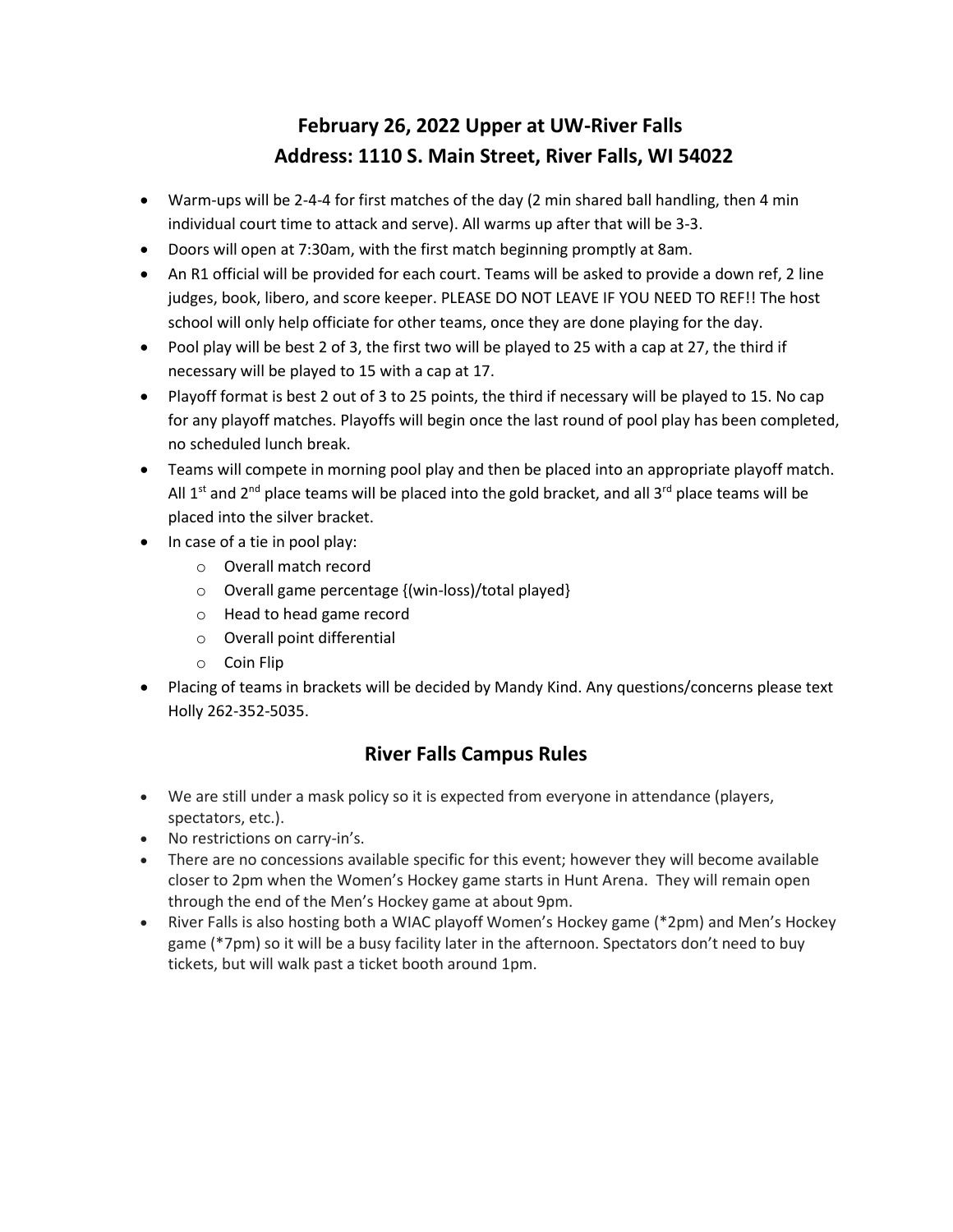| Pool A        | Pool B      | Pool C               | Pool D              |
|---------------|-------------|----------------------|---------------------|
| Court 1       | Court 1/2   | Court 2/3            | Court 3             |
| Winona A      | Oshkosh A   | La Crosse A          | Milwaukee           |
| River Falls A | Point A     | Eau Claire A         | <b>Whitewater A</b> |
| SDSU          | La Crosse B | <b>River Falls B</b> | Eau Claire B        |

|          | Court 1        |                | Court 2        |                | Court 3     |                |
|----------|----------------|----------------|----------------|----------------|-------------|----------------|
|          | Play           | Ref            | Play           | Ref            | Play        | Ref            |
| 8:30 AM  | A1 v A3        | A2             | <b>B1 v B3</b> | <b>B2</b>      | $C1$ v $C3$ | C <sub>2</sub> |
| 9:30 AM  | $A2$ v $A3$    | Α1             | $B2 \vee B3$   | <b>B1</b>      | $D1$ v $D3$ | D <sub>2</sub> |
| 10:30 AM | $A1 \vee A2$   | A <sub>3</sub> | $C2$ v $C3$    | C <sub>1</sub> | $D2$ v $D3$ | D <sub>1</sub> |
| 11:30 AM | <b>B1 v B2</b> | B <sub>3</sub> | $C1$ v $C2$    | C <sub>3</sub> | $D1$ v $D2$ | D3             |
| 12:30 PM | Lunch Break    |                |                |                |             |                |

| POOL A | WSU A | RF A | SDSU | <b>PLACE</b> |
|--------|-------|------|------|--------------|
| WSU A  |       |      |      |              |
| RF A   |       |      |      |              |
| SDSU   |       |      |      |              |

| POOL B      | Oshkosh A | Point A | La Crosse B | <b>PLACE</b> |
|-------------|-----------|---------|-------------|--------------|
| Oshkosh A   |           |         |             |              |
| Point A     |           |         |             |              |
| La Crosse B |           |         |             |              |

| POOL C       | La Crosse A | Eau Claire A | IRF B | <b>PLACE</b> |
|--------------|-------------|--------------|-------|--------------|
| La Crosse A  |             |              |       |              |
| Eau Claire A |             |              |       |              |
| <b>RF R</b>  |             |              |       |              |

| POOL D       | Milwaukee | WW A | Eau Claire B | <b>PLACE</b> |
|--------------|-----------|------|--------------|--------------|
| Milwaukee    |           |      |              |              |
| WW A         |           |      |              |              |
| Eau Claire B |           |      |              |              |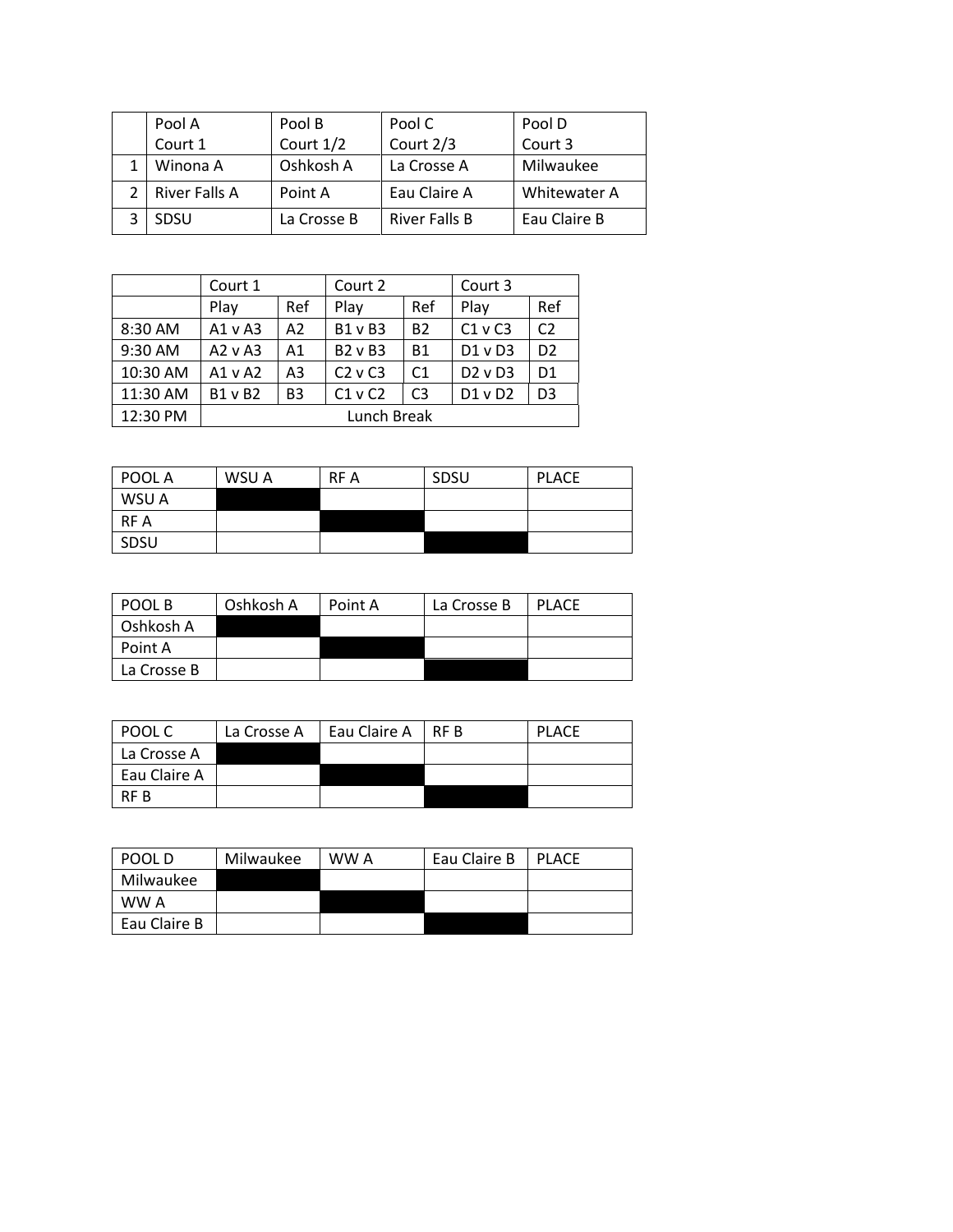## **Gold Bracket**



2<sup>nd</sup> Pool C